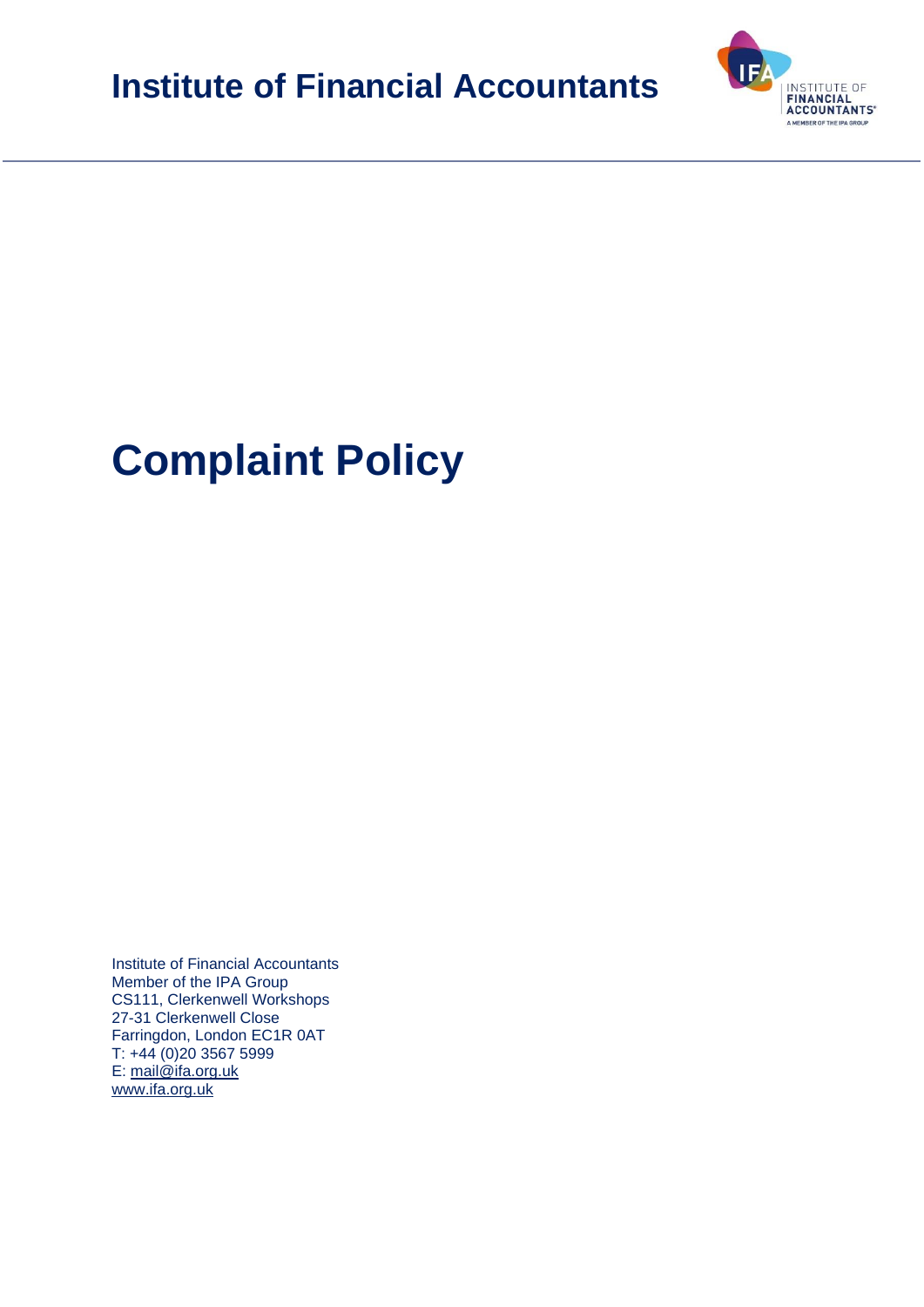IFA Complaint Policy for managing unacceptable and unreasonable complaint behaviour**.**

# **1. Introduction**

- 1.1. Professional bodies operate disciplinary processes and procedures to deal with professional misconduct matters in relation to their members. The purpose of the disciplinary process is to uphold the standards and reputation of the accountancy professions, the professional body and its members and to protect the public interest. Having a transparent disciplinary process accessible to all is a cornerstone of being a professional body.
- 1.2. In a small number of cases, Complainants choose to pursue their allegations and complaints by behaving in an unacceptable manner. This can have an impact on their allegation/s and complaint as well as an impact on the health and wellbeing of IFA staff, office holders and other representatives.
- 1.3. This policy provides guidance and sets out the reasonable steps that the IFA will take to manage unacceptable and unreasonable complaint behaviour.
- 1.4. This policy applies to all Complainants as defined in the IFA's Bye-laws <https://www.ifa.org.uk/about-us/publicinterest/memberregulations>

#### **2. Expectations**

- 2.1 The IFA has a responsibility under employment law to protect its staff from abuse and harassment and to ensure a safe working environment. The IFA's staff, office holders and other representatives are not obliged to tolerate unreasonable behaviour by anybody with whom they are engaged in their capacity as representatives of the IFA.
- 2.2 The IFA is required to utilise its resources appropriately to addressing enquiries, allegations, and complaints which are genuine and are pursued reasonably.
- 2.3 This policy explains how we deal with complaints and provides guidance on unacceptable and unreasonable complaint behaviour, including trivial and vexatious complaints under the IFA's Disciplinary Regulations [https://www.ifa.org.uk/about](https://www.ifa.org.uk/about-us/publicinterest/memberregulations)[us/publicinterest/memberregulations.](https://www.ifa.org.uk/about-us/publicinterest/memberregulations)
- 2.4 The IFA has limited resources in dealing with complaints and these must be used in an appropriate and efficient manner to enable complaints which are considered valid and fall within the Disciplinary Regulations to be investigated.
- 2.5 In corresponding with you as a Complainant or individual the IFA representative will act courteously towards you and act fairly and respectfully applying this policy, the IFA Bye-laws and Disciplinary Regulations (where appropriate) and respond to your correspondence within a reasonable time frame, although this may be subject to other work commitments.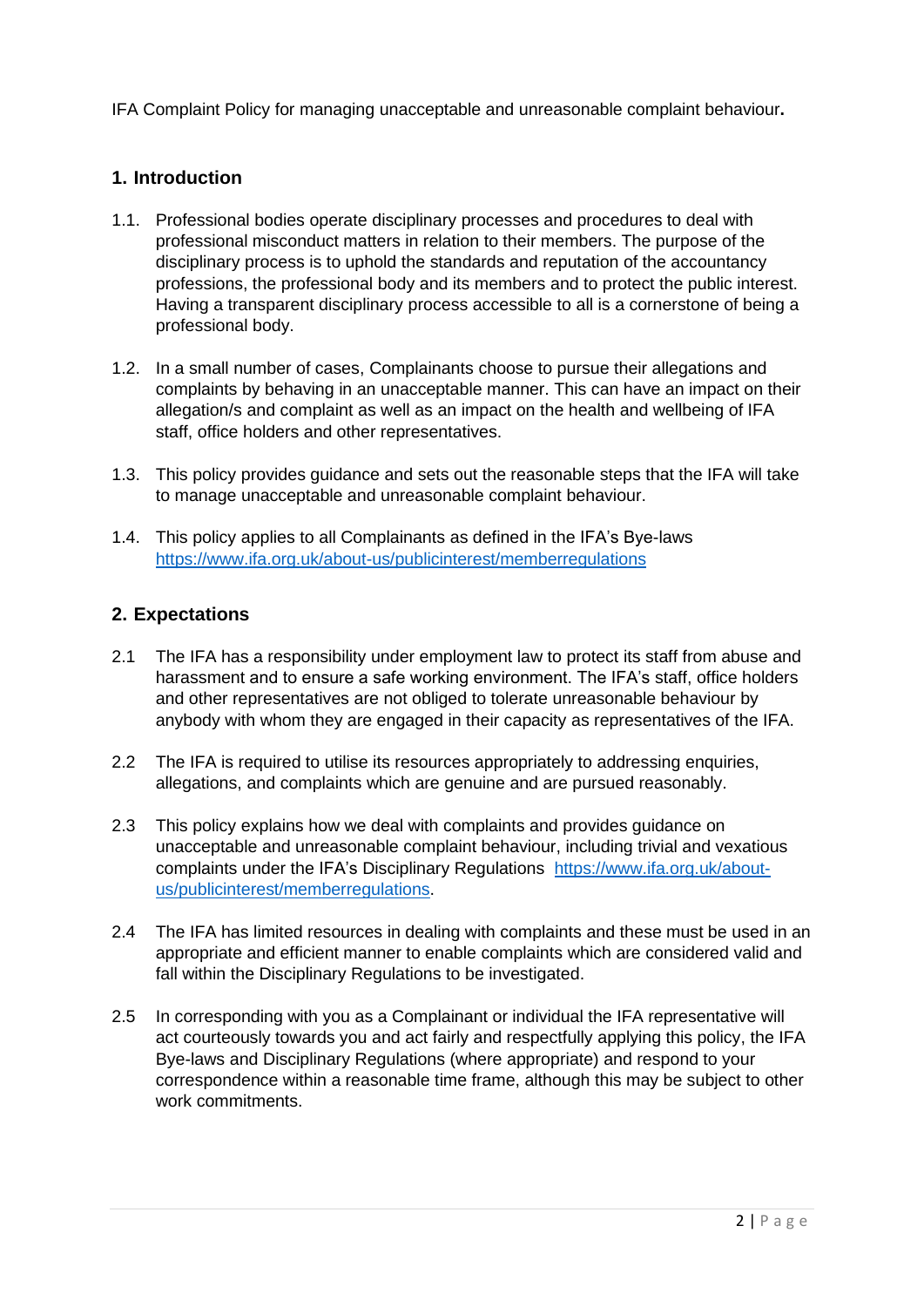# **3. Dealing with your complaint**

- 3.1 Where a complaint has been received which can be supported by evidence, IFA will consider whether, in accordance with the IFA Bye-laws and Disciplinary Regulations, the matter should be investigated. An initial assessment of the complaint is made and if we think the complaint needs to be investigated the complaint will be processed in accordance with the IFA Bye-laws and Disciplinary Regulations. The IFA will deal with complaints in an open, fair, and proportionate way.
- 3.2 If, after the assessment, a decision is made not to investigate the complaint, the Complainant will be provided with written reasons for the decision to reject the complaint and any rights for appealing the rejection of the complaint will be outlined in the communication. Any complaint that is rejected will be carried out in accordance with the IFA's Disciplinary Regulations and the process in those Regulations will be followed.
- 3.3 Under these Disciplinary Regulations, if the IFA takes take the allegations and complaints against its members forward, it will be investigated and evidence will be obtained. Normally the member in question will be invited to respond to the allegations made and all the evidence available will be referred to an investigating committee. If there is a case to answer, the matter will normally be referred to a Conduct Committee where those allegations will be considered. Where allegations are admitted or found to be proven, it will be necessary to consider what action should be taken against a member which is proportionate in all the circumstances of the case.

#### **4. Unacceptable and unreasonable behaviour**

- 4.1 IFA staff dealing with allegations and complaints understand that a Complainant may be angry, frustrated or upset about the complaint and will do their best to assist the Complainant. However, in some cases, the Complainant's behaviour is unacceptable or unreasonable and impacts the ability of staff to undertake their job effectively as well as their health and well-being.
- 4.2 The IFA may consider it necessary to impose restrictions on Complainants who have demonstrated a propensity to engage in such behaviour. Unacceptable or unreasonable behaviour can be in any form, including written, oral, or physical conduct. It may be an isolated incident or form a pattern over a period of time. Even if a complaint has merits, the behaviour of the Complainant can be deemed unacceptable or unreasonable.
- 4.3 Categories of unacceptable or unreasonable behaviour include:
	- Discrimination disparaging comments based on race, religion, sexual orientation, gender, age, disability or other protected characteristic;
	- Rudeness includes abusive, disrespectful, profane, unduly pejorative or hostile or the use of foul language;
	- Intimidation threatening, harassing, bullying, oppressive or coercive behaviour, unreasonable language or behaviour (direct, implied or perceived);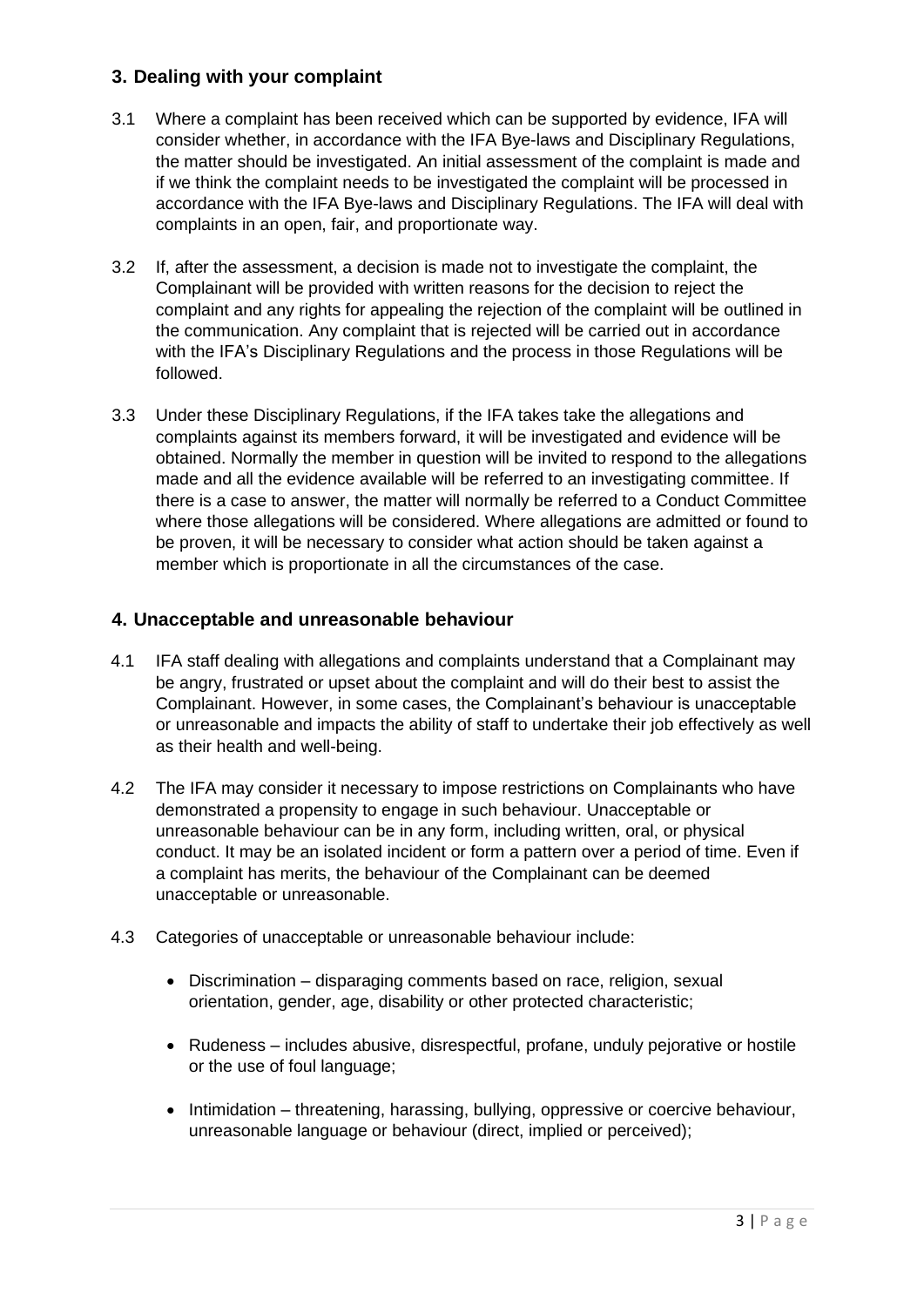- Unreasonable persistence frequently contacting IFA staff, despite being assured that matters are in hand and being given reasonable timescales for when an update can be expected; repetitively making the same or substantially similar complaints or enquiries which have been investigated and/or addressed already by IFA's representatives as employees or agents and closed or concluded by IFA's Conduct Committees; making persistent or unreasonable demands of staff's refusal to accept the outcome of the IFA's decision making process; and contacting different people in the same organisation to try to secure a different outcome.
- unfounded allegations comments of or allegations which are defamatory and/or unsupported by evidence, hearsay or suspicion;
- irrelevance includes complaints or enquiries which relate to matters not within the regulatory jurisdiction or remit of the IFA, such as commercial disputes or allegations requiring a determination of a point of law;
- vexatious complaints that are made with the intent of causing annoyance, worry or trouble for the Member, Student, Affiliate or Member Firm or Contracted Firm, or which are adopted in a 'scatter gun' approach by pursuing parallel complaints on the same issues with various organisations;
- trivial complaints which are made that are not in the public interest to pursue: are immaterial in nature, are considered aged or historic, fall within the Disciplinary Regulations or do not reach the threshold required to substantiate a complaint under the Disciplinary Regulations, Bye-laws or Code of Ethics or other professional standards applicable to a member of the profession;
- voluminous where complaints have been provided and the volume of documentation outweighs the probative value of the information to support the complaint and/or the meaningfulness of the complaint is diluted because of the volume of documentation supplied. This includes complaints where the Complainant has not succinctly or concisely outlined the allegations which makes it difficult to ascertain from the volume of information provided, or has provided information (trivial or new) in a piecemeal way;
- making unjustified complaints about staff who are trying to deal with the issues and/or seeking to have them replaced.

This list is not exhaustive.

- 4.4 Where a representative of the IFA has decided not to investigate the complaint in accordance with any of the preceding paragraphs this will be communicated to the Complainant or individual concerned with reasons.
- 4.5 The IFA representative will make clear to the Complainant or individual that their behaviour or complaint is unacceptable or unreasonable and in breach of this policy. The IFA will make reasonable adjustments as necessary under the provisions of the Equality Act 2010.
- 4.6 The IFA will take reasonable and proportionate actions or steps to dispense with the matter and may include: